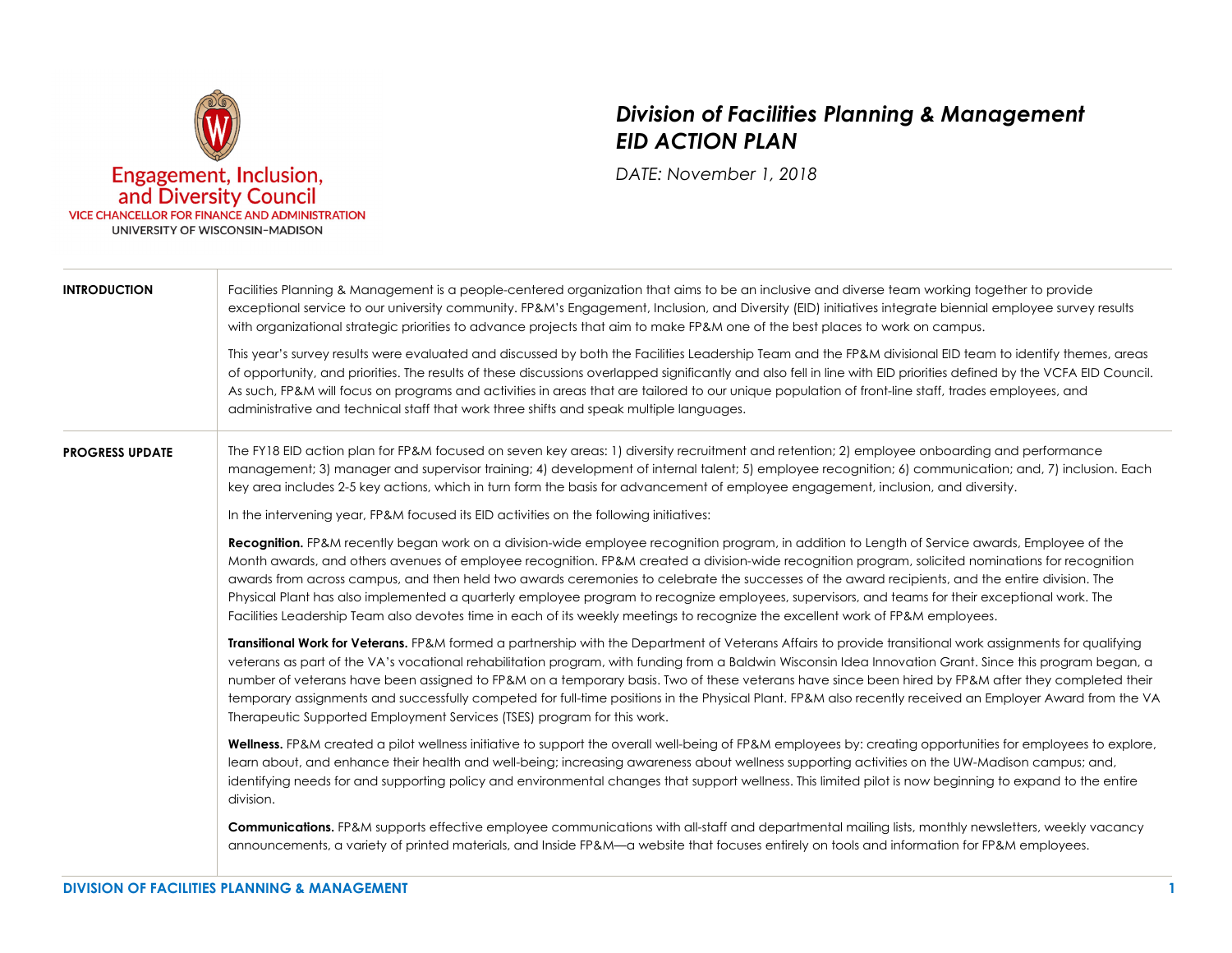|                                                                                                                                                                                 | Performance Management. FP&M implemented the new, campus-wide Performance Management and Development Program (PMDP). PMDP will<br>streamline FP&M's performance management process by providing a better tracking mechanism that will not only show completion rates but will also<br>provide insight into conversations supervisors are having with their employees about personal development and career advancement. Supervisors and<br>managers were trained to use the PMDP system and began using it when setting FY19 performance goals, which include EID-related goals.<br>Training & Development. Due to high participation rates in Workplace English classes conducted by Cultural Linguistic Services, FP&M (and UW Housing)<br>have been asked to participate in a new pilot advanced-English class. These programs have been highly beneficial to our employees and have been<br>greatly supported by our supervisors. This new pilot class begins in October 2018.<br>In addition to these new initiatives, FP&M continues to make significant progress on a wide array of EID initiatives, including recruitment, onboarding,<br>performance management, supervisor training, and career advancement. |                                                                                                                                                                                                                                                                                                                                                                                                                                                                                                                                                                                                                                                                            |                                                                                                                                                                                                                                                                                                                                                                                                                                                                                  |  |  |
|---------------------------------------------------------------------------------------------------------------------------------------------------------------------------------|------------------------------------------------------------------------------------------------------------------------------------------------------------------------------------------------------------------------------------------------------------------------------------------------------------------------------------------------------------------------------------------------------------------------------------------------------------------------------------------------------------------------------------------------------------------------------------------------------------------------------------------------------------------------------------------------------------------------------------------------------------------------------------------------------------------------------------------------------------------------------------------------------------------------------------------------------------------------------------------------------------------------------------------------------------------------------------------------------------------------------------------------------------------------------------------------------------------------|----------------------------------------------------------------------------------------------------------------------------------------------------------------------------------------------------------------------------------------------------------------------------------------------------------------------------------------------------------------------------------------------------------------------------------------------------------------------------------------------------------------------------------------------------------------------------------------------------------------------------------------------------------------------------|----------------------------------------------------------------------------------------------------------------------------------------------------------------------------------------------------------------------------------------------------------------------------------------------------------------------------------------------------------------------------------------------------------------------------------------------------------------------------------|--|--|
|                                                                                                                                                                                 | FP&M will identify responsible parties for each activity, as well as specific goals/metrics, when each project is chartered and implemented. Activities are<br>generally listed in priority order; we will further determine the relatively priority of each activity as planning and resource allocation proceed.                                                                                                                                                                                                                                                                                                                                                                                                                                                                                                                                                                                                                                                                                                                                                                                                                                                                                                     |                                                                                                                                                                                                                                                                                                                                                                                                                                                                                                                                                                                                                                                                            |                                                                                                                                                                                                                                                                                                                                                                                                                                                                                  |  |  |
| <b>VCFA EID PRIORITY 1:</b>                                                                                                                                                     | <b>OBJECTIVES/OUTCOMES:</b>                                                                                                                                                                                                                                                                                                                                                                                                                                                                                                                                                                                                                                                                                                                                                                                                                                                                                                                                                                                                                                                                                                                                                                                            | <b>ACTIVITIES:</b>                                                                                                                                                                                                                                                                                                                                                                                                                                                                                                                                                                                                                                                         | <b>MEASURES:</b>                                                                                                                                                                                                                                                                                                                                                                                                                                                                 |  |  |
| <b>Build capacity and skills</b><br>for leadership,<br>managers and<br>supervisors to be<br>effective in their roles<br>and to be accessible<br>and accountable to<br>employees | Increase capacity of leaders, managers<br>$\bullet$<br>and supervisors to be effective in their roles.<br>Includes EID competencies.<br>Increase accessibility and accountability of<br>$\bullet$<br>leaders, managers, and supervisors to their<br>employees or direct reports.<br>$\bullet$<br>Provide greater inspirational leadership,<br>including improved levels of trust.                                                                                                                                                                                                                                                                                                                                                                                                                                                                                                                                                                                                                                                                                                                                                                                                                                      | Develop a comprehensive leadership and<br>$\bullet$<br>management development program,<br>including ongoing leadership development<br>for all leadership roles. Identify and focus on<br>the top 3-5 most important core<br>competencies for managers and leaders.<br>Build on existing campus resources to meet<br>FP&M-specific needs and objectives.<br>Create a series of open forums and<br>$\bullet$<br>facilitated listening sessions so that<br>employees can interact directly with the<br>AVC and directors.<br>Create a method for evaluating units with<br>$\bullet$<br>low survey results to determine root causes<br>and implement solutions as appropriate. | Leadership and management training<br>$\bullet$<br>program created and implemented. Core<br>competencies identified. Number and<br>percentage of employees trained.<br>Number of open forums and listening<br>$\bullet$<br>sessions conducted. Number and<br>percentage of employees that attend.<br>Method for evaluating units with low<br>$\bullet$<br>survey results created and implemented.<br>Number of units engaged. Number of<br>solutions identified and implemented. |  |  |
| <b>VCFA EID PRIORITY 2:</b>                                                                                                                                                     | <b>OBJECTIVES/OUTCOMES:</b>                                                                                                                                                                                                                                                                                                                                                                                                                                                                                                                                                                                                                                                                                                                                                                                                                                                                                                                                                                                                                                                                                                                                                                                            | <b>ACTIVITIES:</b>                                                                                                                                                                                                                                                                                                                                                                                                                                                                                                                                                                                                                                                         | <b>MEASURES:</b>                                                                                                                                                                                                                                                                                                                                                                                                                                                                 |  |  |
| Provide professional<br>development and<br>training opportunities<br>for employees to build<br>their skills and grow in<br>their roles                                          | Increase professional development and<br>$\bullet$<br>training opportunities for employees.<br>Increase opportunities for employees to<br>$\bullet$<br>build their skills and grow in their roles.<br>$\bullet$<br>Increase employee awareness of<br>promotional opportunities within their area.                                                                                                                                                                                                                                                                                                                                                                                                                                                                                                                                                                                                                                                                                                                                                                                                                                                                                                                      | Create expectations for employees to<br>review, evaluate, and share knowledge and<br>lessons learned from training and professional<br>development events.<br>Create informational resources for employees<br>$\bullet$<br>to increase understanding of how career<br>development and advancement works at<br>the university.                                                                                                                                                                                                                                                                                                                                              | Number and percentage of training<br>events reviewed by employees that they<br>attended.<br>Number of informational resources<br>$\bullet$<br>created for employees. Number and<br>percentage of employees that use or<br>receive this information.                                                                                                                                                                                                                              |  |  |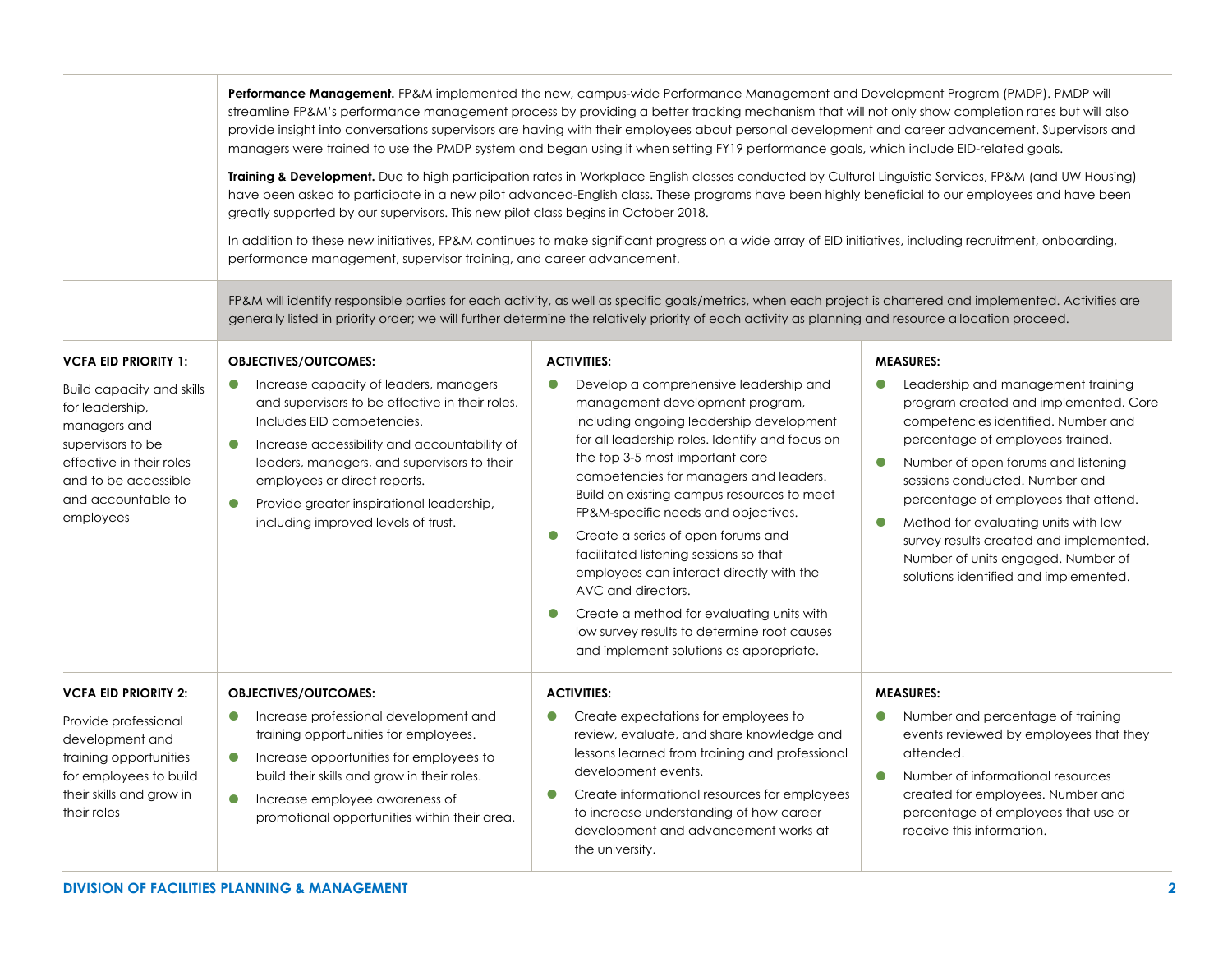| <b>VCFA EID PRIORITY 3:</b>                                                                    | <b>OBJECTIVES/OUTCOMES:</b>                                                                                                                                                                                                                    | <b>ACTIVITIES:</b>                                                                                                                                                                                                                                                                                                                                                                                                                                                          | <b>MEASURES:</b>                                                                                                                                                                                                                                                                                                                                                                                                                                                |
|------------------------------------------------------------------------------------------------|------------------------------------------------------------------------------------------------------------------------------------------------------------------------------------------------------------------------------------------------|-----------------------------------------------------------------------------------------------------------------------------------------------------------------------------------------------------------------------------------------------------------------------------------------------------------------------------------------------------------------------------------------------------------------------------------------------------------------------------|-----------------------------------------------------------------------------------------------------------------------------------------------------------------------------------------------------------------------------------------------------------------------------------------------------------------------------------------------------------------------------------------------------------------------------------------------------------------|
| Employees are aware<br>of promotional<br>opportunities and are<br>recognized for their<br>work | Increase recognition of employees for their<br>work.<br>Improve communication of<br>$\bullet$<br>accomplishments and successes.<br>Increase celebration of successes and<br>$\bullet$<br>increase taking time to recognize what we<br>do well. | Create permanent structures to sustain the<br>$\bullet$<br>newly-created divisional employee<br>recognition program.<br>Expand the employee recognition program<br>to the department and unit levels.<br>Educate and engage employees in how to<br>$\bullet$<br>recognize others and how to receive<br>recognition.<br>See Priority 2 for activities related to promotional<br>opportunities.                                                                               | Frequency and type of recognition<br>programs at the division, department, and<br>unit levels.<br>Recognition survey results are favorable<br>and have adequate participation.<br>Number of employees formally recognized<br>at the division, department, and unit<br>levels.<br>Number of FP&M departments and units<br>with established recognition programs.<br>Education and engagement program<br>created and implemented. Number of<br>employees engaged. |
| <b>VCFA EID PRIORITY 4:</b>                                                                    | <b>OBJECTIVES/OUTCOMES:</b>                                                                                                                                                                                                                    | <b>ACTIVITIES:</b>                                                                                                                                                                                                                                                                                                                                                                                                                                                          | <b>MEASURES:</b>                                                                                                                                                                                                                                                                                                                                                                                                                                                |
| Policies are widely<br>known, are accessible<br>and are applied<br>equitably to<br>employees   | Increase knowledge of policies.<br>$\bullet$<br>Increase accessibility of policies.<br>$\bullet$<br>Increase equitable application of policies<br>$\bullet$<br>to employees.                                                                   | Update outdated policies/procedures and<br>$\bullet$<br>train employees; establish clear expectations<br>for how supervisors consume, understand,<br>apply, and transmit policy/procedure<br>information: and, establish clear<br>expectations for how employees consume,<br>understand, and follow policies and<br>procedures.<br>Establish clear expectations for the type,<br>frequency, and deadlines for the translation<br>of employee materials, including policies. | Number policies updated, trained, and<br>$\bullet$<br>transmitted to employees.<br>Employee manual updated, published,<br>$\bullet$<br>and distributed to employees.<br>Supervisor expectations defined and<br>trained. Number and percentage of<br>supervisors trained.<br>Employee expectations defined and<br>published.<br>Percentage of translations completed<br>within the identified time frame.                                                        |